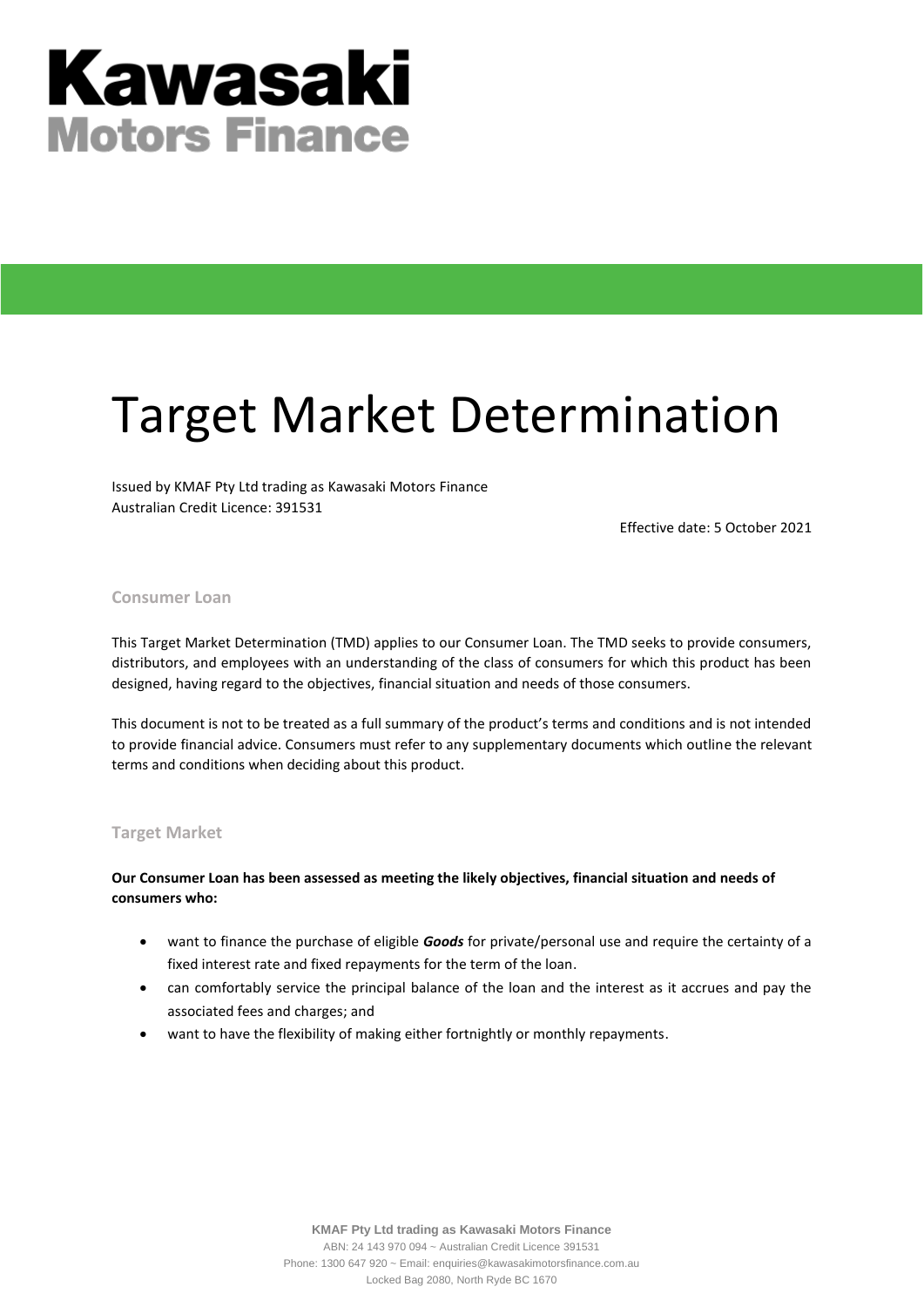#### **Key Product Features**

| <b>Feature</b>                                                                 | Suitable for customers within the target<br>market that                                                                                                        | <b>Attributes &amp; Considerations</b>                                                                                         |  |
|--------------------------------------------------------------------------------|----------------------------------------------------------------------------------------------------------------------------------------------------------------|--------------------------------------------------------------------------------------------------------------------------------|--|
| <b>Additional Items to</b><br>the Amount Financed                              | Want to include eligible other<br>products/services and other associated fees<br>into the Net Amount Financed including but not<br>limited to:                 | This feature results in customers<br>paying interest on the<br>product/service's cost and<br>associated fees, over the life of |  |
|                                                                                | - Eligible insurance product and<br>- Other eligible services<br>- Establishment Fee<br>- Dealer origination fee                                               | the loan.<br>Eligibility is subject to our lending<br>criteria.                                                                |  |
| <b>Fixed Loan Term</b>                                                         | Want to have use of the asset for the chosen<br>loan term.                                                                                                     | Loan terms are restricted to a<br>minimum of 24 months and<br>maximum of 84 months.                                            |  |
|                                                                                | Can pay an early exit fee should they decide to<br>pay out the loan, or sell the asset, before the<br>end of the loan term.                                    | An early termination fee applies if<br>the loan is paid out before the<br>end of the loan term for any<br>reason.              |  |
| <b>Fixed Interest Rate</b>                                                     | Want the certainty of a fixed interest rate and<br>repayments for the term of the loan.                                                                        | The Interest rate is set on loan<br>approval and fixed for the<br>duration of the loan term.                                   |  |
|                                                                                | Understand that if external interest rates<br>change, the interest rate on their loan will not<br>change.                                                      |                                                                                                                                |  |
| <b>Fixed Repayments</b><br><b>Including Optional</b><br><b>Balloon Payment</b> | Want to make smaller repayments throughout<br>the loan term and have an optional large lump<br>sum payment ("balloon") at the end of the loan                  | Repayment fee and dishonour<br>fee are payable.                                                                                |  |
|                                                                                | term.                                                                                                                                                          | Subject to our lending criteria.                                                                                               |  |
|                                                                                | Not appropriate for customers whose financial<br>situation means they are unlikely to be able to<br>afford the balloon payment at the end of the<br>loan term. | This feature results in customers<br>paying more interest over the life<br>of the loan.                                        |  |

#### **Distribution Channels and Conditions**

- Appropriately accredited and authorised Introducers complete and submit applications.
- Applications may also be completed and submitted by the target market through relevant websites.

**KMAF Pty Ltd trading as Kawasaki Motors Finance**

ABN: 24 143 970 094 ~ Australian Credit Licence 391531 Phone: 1300 647 920 ~ Email: enquiries@kawasakimotorsfinance.com.au Locked Bag 2080, North Ryde BC 1670